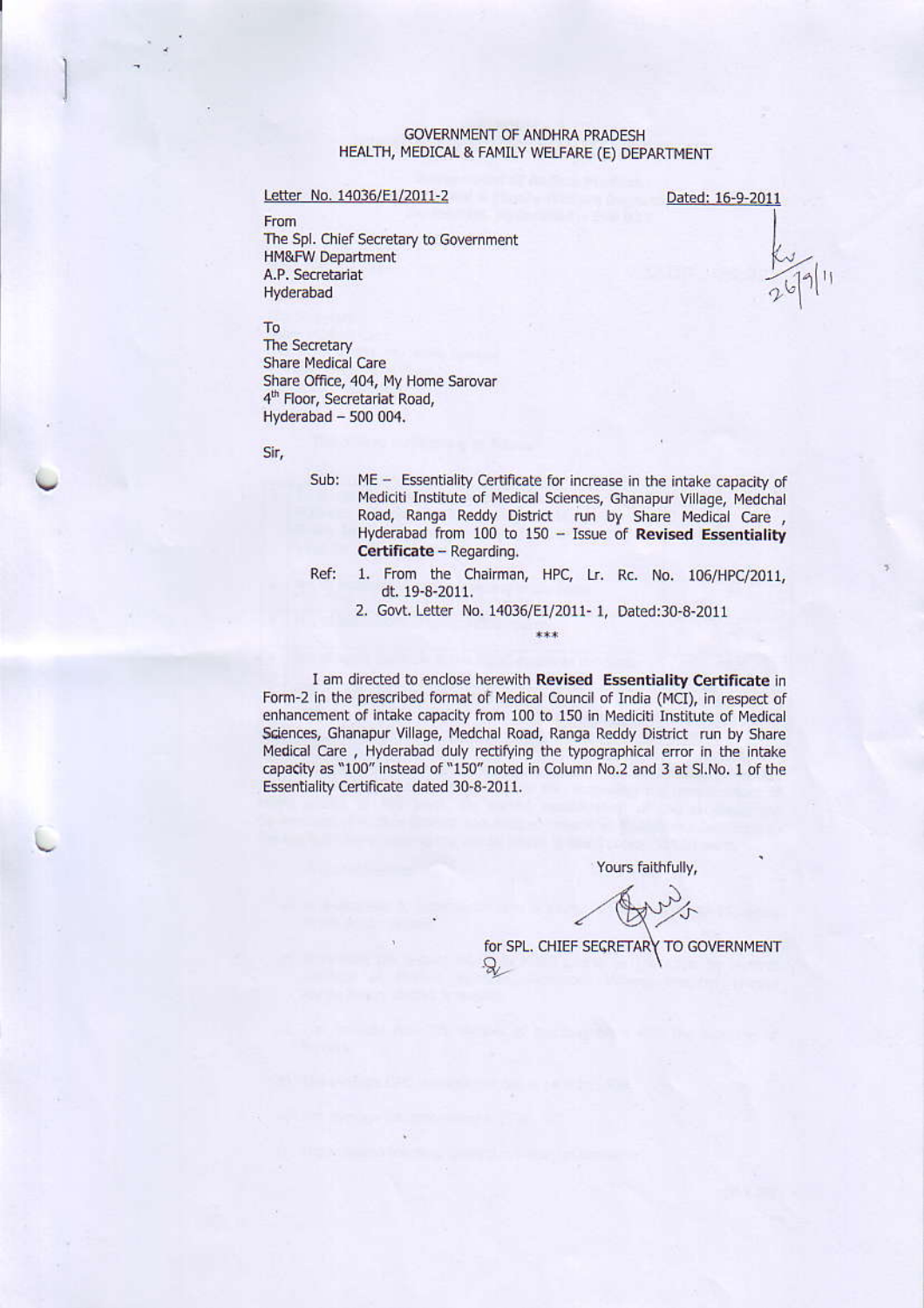# $FORM - 2$ **Subject: REVISED - ESSENTIALITY CERTIFICATE**

## **Government of Andhra Pradesh** Health, Medical & Family Welfare Department. Secretariat, Hyderabad - 500 022

## No. 14036/E1/2011

DATED: 16-9-2011

To The Secretary Share Medical Care Share Office, 404, My Home Sarovar 4<sup>th</sup> Floor, Secretariat Road, Hyderabad - 500 004.

Sir,

The desired certificate is as follows: -

| $\mathbf{1}$   | It is certified that the Mediciti Institute of Medical<br>Sciences, Ghanapur Village, Medchal Mandal, Ranga<br>Reddy District is recognized u/s 11(2) of the IMC Act<br>1956 for 100 seats in MBBS course | 100                                       |
|----------------|-----------------------------------------------------------------------------------------------------------------------------------------------------------------------------------------------------------|-------------------------------------------|
| $\overline{2}$ | No. of institutions already existing in the State<br>mit in Empelling                                                                                                                                     | 36                                        |
| 3              | No. of institutions offering MBBS course                                                                                                                                                                  | 36                                        |
| 4              | No. of seats available in the MBBS course in the State                                                                                                                                                    | 4800                                      |
| 5              | Full justification for increasing the intake of MBBS<br>course                                                                                                                                            | To increase<br>doctor/population<br>ratio |

The Mediciti Institute of Medical Sciences, Ghanapur Village, Medchal Mandal, Ranga Reddy District has applied for increasing the annual intake of MBBS course to 150 seats. On careful consideration of the proposal, the Government of Andhra Pradesh has decided to issue an Essentiality Certificate to the applicant for increasing the annual intake in MBBS course to 150 seats.

It is certified that :-

- a) It is desirable to increase the annual intake in MBBS course to 150 seats in the public interest.
- b) Increasing the annual intake in MBBS course to 150 seats by Mediciti Institute of Medical Sciences, Ghanapur Village, Medchal Mandal Ranga Reddy District is feasible.
- c) The institute has 755 number of teaching beds with the standing of 9 years.
- d) The average OPD strength per day is 1400 to 1600.
- e) The average bed occupancy is 75%
- f) The affiliated teaching hospital is unitary in character.

 $(P.T.O)$